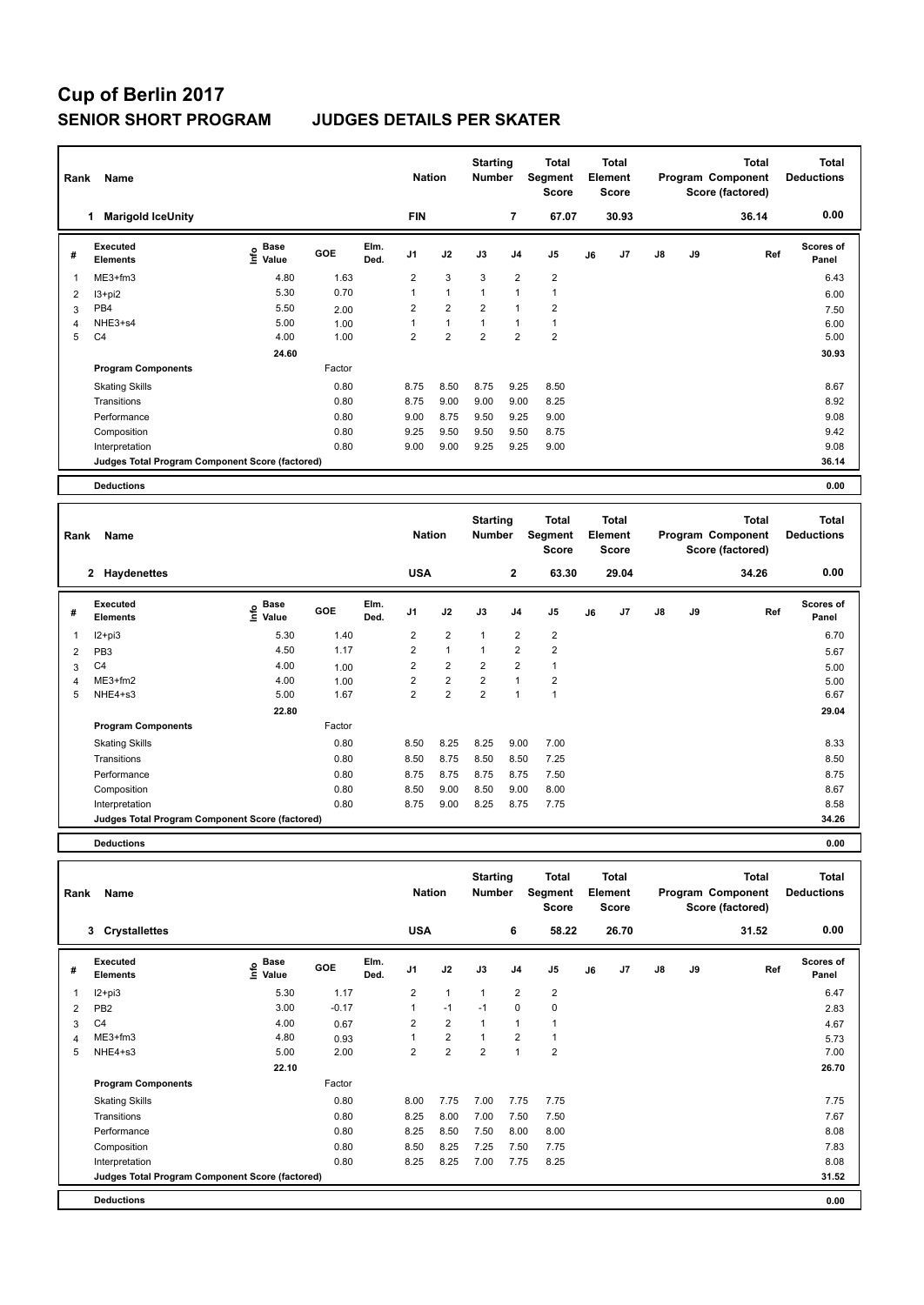# **Cup of Berlin 2017 SENIOR SHORT PROGRAM JUDGES DETAILS PER SKATER**

| Name<br>Rank |                                                 |                              |            |              | <b>Nation</b>  |                | <b>Starting</b><br><b>Number</b> |                | Total<br>Segment<br><b>Score</b> | <b>Total</b><br>Element<br><b>Score</b> |                |               |    | <b>Total</b><br>Program Component<br>Score (factored) | <b>Total</b><br><b>Deductions</b> |
|--------------|-------------------------------------------------|------------------------------|------------|--------------|----------------|----------------|----------------------------------|----------------|----------------------------------|-----------------------------------------|----------------|---------------|----|-------------------------------------------------------|-----------------------------------|
|              | <b>Team Berlin 1</b><br>4                       |                              |            |              | <b>GER</b>     |                |                                  | 1              | 52.43                            |                                         | 24.17          |               |    | 28.26                                                 | 0.00                              |
| #            | Executed<br><b>Elements</b>                     | <b>Base</b><br>lnfo<br>Value | <b>GOE</b> | Elm.<br>Ded. | J <sub>1</sub> | J2             | J3                               | J <sub>4</sub> | J <sub>5</sub>                   | J6                                      | J <sub>7</sub> | $\mathsf{J}8$ | J9 | Ref                                                   | <b>Scores of</b><br>Panel         |
| 1            | PB <sub>2</sub>                                 | 3.00                         | 0.50       |              | $\overline{2}$ | $\mathbf 0$    | $\mathbf 0$                      | 2              | 1                                |                                         |                |               |    |                                                       | 3.50                              |
| 2            | $13 + pi2$                                      | 5.30                         | 0.00       |              | 0              | $\mathbf 0$    | $\Omega$                         | $\mathbf 0$    | $\mathbf 0$                      |                                         |                |               |    |                                                       | 5.30                              |
| 3            | ME3+fm3                                         | 4.80                         | 0.70       |              |                | $\overline{1}$ | 0                                | $\overline{1}$ | 1                                |                                         |                |               |    |                                                       | 5.50                              |
| 4            | NHE4+s2                                         | 4.50                         | 0.70       |              |                | $\overline{1}$ | $\overline{1}$                   | $\overline{1}$ | 0                                |                                         |                |               |    |                                                       | 5.20                              |
| 5            | C <sub>4</sub>                                  | 4.00                         | 0.67       |              | 1              | 1              | $\overline{2}$                   | $\overline{2}$ | $\pmb{0}$                        |                                         |                |               |    |                                                       | 4.67                              |
|              |                                                 | 21.60                        |            |              |                |                |                                  |                |                                  |                                         |                |               |    |                                                       | 24.17                             |
|              | <b>Program Components</b>                       |                              | Factor     |              |                |                |                                  |                |                                  |                                         |                |               |    |                                                       |                                   |
|              | <b>Skating Skills</b>                           |                              | 0.80       |              | 7.00           | 7.00           | 7.25                             | 7.75           | 6.75                             |                                         |                |               |    |                                                       | 7.08                              |
|              | Transitions                                     |                              | 0.80       |              | 7.00           | 6.00           | 7.50                             | 7.00           | 6.25                             |                                         |                |               |    |                                                       | 6.75                              |
|              | Performance                                     |                              | 0.80       |              | 7.00           | 7.00           | 7.75                             | 7.75           | 7.00                             |                                         |                |               |    |                                                       | 7.25                              |
|              | Composition                                     |                              | 0.80       |              | 6.50           | 6.00           | 7.50                             | 7.50           | 6.75                             |                                         |                |               |    |                                                       | 6.92                              |
|              | Interpretation                                  |                              | 0.80       |              | 6.75           | 7.00           | 7.75                             | 8.00           | 7.25                             |                                         |                |               |    |                                                       | 7.33                              |
|              | Judges Total Program Component Score (factored) |                              |            |              |                |                |                                  |                |                                  |                                         |                |               |    |                                                       | 28.26                             |
|              | <b>Deductions</b>                               |                              |            |              |                |                |                                  |                |                                  |                                         |                |               |    |                                                       | 0.00                              |

| Rank | Name                                            |                       |            |              |                | <b>Nation</b> |          | <b>Starting</b><br><b>Number</b> | <b>Total</b><br>Segment<br><b>Score</b> | <b>Total</b><br>Element<br>Score |                |               |    | Total<br>Program Component<br>Score (factored) | <b>Total</b><br><b>Deductions</b> |
|------|-------------------------------------------------|-----------------------|------------|--------------|----------------|---------------|----------|----------------------------------|-----------------------------------------|----------------------------------|----------------|---------------|----|------------------------------------------------|-----------------------------------|
|      | 5 Olympia                                       |                       |            |              | <b>CZE</b>     |               |          | 4                                | 41.59                                   |                                  | 19.61          |               |    | 21.98                                          | 0.00                              |
| #    | <b>Executed</b><br><b>Elements</b>              | Base<br>lnfo<br>Value | <b>GOE</b> | Elm.<br>Ded. | J <sub>1</sub> | J2            | J3       | J <sub>4</sub>                   | J <sub>5</sub>                          | J6                               | J <sub>7</sub> | $\mathsf{J}8$ | J9 | Ref                                            | Scores of<br>Panel                |
| 1    | PB <sub>2</sub>                                 | 3.00                  | 0.17       |              | 0              | $\mathbf 0$   | $\Omega$ | 1                                | 1                                       |                                  |                |               |    |                                                | 3.17                              |
| 2    | $13 + pi2$                                      | 5.30                  | $-0.70$    |              | 0              | $-1$          | $-1$     | $-1$                             | $-1$                                    |                                  |                |               |    |                                                | 4.60                              |
| 3    | NHE3+s1                                         | 3.50                  | 0.17       |              | 0              | 0             | 1        | 1                                | 0                                       |                                  |                |               |    |                                                | 3.67                              |
| 4    | $ME3+fm2$                                       | 4.00                  | 0.17       |              | 0              | $\mathbf 0$   | 0        | 1                                | 1                                       |                                  |                |               |    |                                                | 4.17                              |
| 5    | C <sub>4</sub>                                  | 4.00                  | 0.00       |              | 0              | 0             | 0        | 1                                | $\mathbf 0$                             |                                  |                |               |    |                                                | 4.00                              |
|      |                                                 | 19.80                 |            |              |                |               |          |                                  |                                         |                                  |                |               |    |                                                | 19.61                             |
|      | <b>Program Components</b>                       |                       | Factor     |              |                |               |          |                                  |                                         |                                  |                |               |    |                                                |                                   |
|      | <b>Skating Skills</b>                           |                       | 0.80       |              | 5.25           | 4.75          | 5.75     | 5.50                             | 5.25                                    |                                  |                |               |    |                                                | 5.33                              |
|      | Transitions                                     |                       | 0.80       |              | 5.00           | 4.25          | 5.50     | 5.00                             | 5.00                                    |                                  |                |               |    |                                                | 5.00                              |
|      | Performance                                     |                       | 0.80       |              | 5.25           | 5.50          | 6.00     | 5.50                             | 5.50                                    |                                  |                |               |    |                                                | 5.50                              |
|      | Composition                                     |                       | 0.80       |              | 5.50           | 6.00          | 6.25     | 5.25                             | 6.00                                    |                                  |                |               |    |                                                | 5.83                              |
|      | Interpretation                                  |                       | 0.80       |              | 6.00           | 5.50          | 5.75     | 5.75                             | 6.00                                    |                                  |                |               |    |                                                | 5.83                              |
|      | Judges Total Program Component Score (factored) |                       |            |              |                |               |          |                                  |                                         |                                  |                |               |    |                                                | 21.98                             |
|      |                                                 |                       |            |              |                |               |          |                                  |                                         |                                  |                |               |    |                                                |                                   |

**Deductions 0.00**

| Rank | Name                                            |   |                             |         |              | <b>Nation</b>  |                | <b>Starting</b><br><b>Number</b> |                | Total<br>Segment<br><b>Score</b> |    | <b>Total</b><br>Element<br><b>Score</b> |               |    | <b>Total</b><br>Program Component<br>Score (factored) | <b>Total</b><br><b>Deductions</b> |
|------|-------------------------------------------------|---|-----------------------------|---------|--------------|----------------|----------------|----------------------------------|----------------|----------------------------------|----|-----------------------------------------|---------------|----|-------------------------------------------------------|-----------------------------------|
|      | 6 Cool Dreams Senior                            |   |                             |         |              | SUI            |                |                                  | 5              | 37.61                            |    | 18.07                                   |               |    | 21.54                                                 | 2.00                              |
| #    | Executed<br><b>Elements</b>                     |   | Base<br>$\frac{e}{E}$ Value | GOE     | Elm.<br>Ded. | J <sub>1</sub> | J2             | J3                               | J <sub>4</sub> | J <sub>5</sub>                   | J6 | J7                                      | $\mathsf{J}8$ | J9 | Ref                                                   | <b>Scores of</b><br>Panel         |
|      | NHE3+s2                                         |   | 4.00                        | 0.00    |              | 0              | $\overline{1}$ | 0                                | $\mathbf 0$    | $\pmb{0}$                        |    |                                         |               |    |                                                       | 4.00                              |
| 2    | PB <sub>2</sub>                                 |   | 3.00                        | 0.17    |              | 0              | $\overline{1}$ | 0                                | $\overline{1}$ | $\pmb{0}$                        |    |                                         |               |    |                                                       | 3.17                              |
| 3    | $12+pi3$                                        | F | 5.30                        | $-1.40$ |              | $-2$           | $-2$           | $-2$                             | $-2$           | $-1$                             |    |                                         |               |    |                                                       | 3.90                              |
| 4    | $ME3+fm2$                                       |   | 4.00                        | $-0.67$ |              | $-2$           | $-2$           | $-1$                             | $-1$           | $-1$                             |    |                                         |               |    |                                                       | 3.33                              |
| 5    | C <sub>4</sub>                                  |   | 4.00                        | $-0.33$ |              | $-2$           | $\overline{1}$ | $-1$                             | 0              | $-1$                             |    |                                         |               |    |                                                       | 3.67                              |
|      |                                                 |   | 20.30                       |         |              |                |                |                                  |                |                                  |    |                                         |               |    |                                                       | 18.07                             |
|      | <b>Program Components</b>                       |   |                             | Factor  |              |                |                |                                  |                |                                  |    |                                         |               |    |                                                       |                                   |
|      | <b>Skating Skills</b>                           |   |                             | 0.80    |              | 5.50           | 5.00           | 5.00                             | 5.75           | 5.25                             |    |                                         |               |    |                                                       | 5.25                              |
|      | Transitions                                     |   |                             | 0.80    |              | 5.50           | 6.00           | 4.75                             | 6.00           | 5.00                             |    |                                         |               |    |                                                       | 5.50                              |
|      | Performance                                     |   |                             | 0.80    |              | 5.25           | 5.00           | 5.25                             | 5.00           | 4.75                             |    |                                         |               |    |                                                       | 5.08                              |
|      | Composition                                     |   |                             | 0.80    |              | 5.50           | 6.75           | 5.50                             | 5.75           | 5.75                             |    |                                         |               |    |                                                       | 5.67                              |
|      | Interpretation                                  |   |                             | 0.80    |              | 5.25           | 5.75           | 5.00                             | 5.50           | 5.50                             |    |                                         |               |    |                                                       | 5.42                              |
|      | Judges Total Program Component Score (factored) |   |                             |         |              |                |                |                                  |                |                                  |    |                                         |               |    |                                                       | 21.54                             |
|      | <b>Deductions</b>                               |   | Falls:                      | $-2.00$ |              |                |                |                                  |                |                                  |    |                                         |               |    |                                                       | $-2.00$                           |